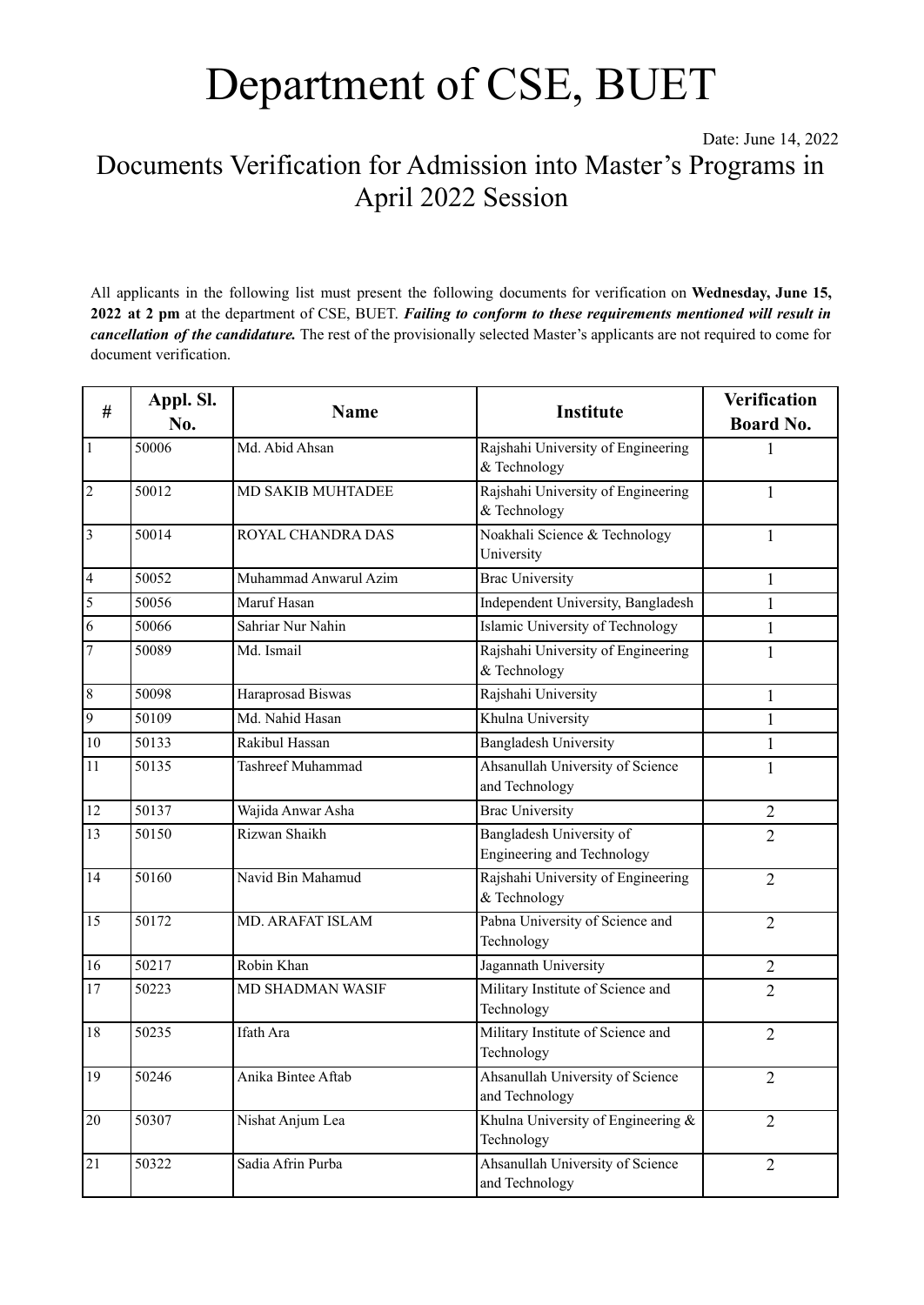Date: June 14, 2022

Documents Verification for Admission into Master's Programs in April 2022 Session

| #               | Appl. Sl.<br>No. | <b>Name</b>              |                                                      | <b>Verification</b> |
|-----------------|------------------|--------------------------|------------------------------------------------------|---------------------|
|                 |                  |                          | Institute                                            | <b>Board No.</b>    |
| 22              | 50334            | Sanzana Karim Lora       | Ahsanullah University of Science<br>and Technology   | 2                   |
| 23              | 50336            | Khatuna Jannat           | Dhaka University of Engineering &<br>Technology      | $\overline{3}$      |
| 24              | 50341            | Md. Golam Sarowar        | East West University                                 | $\overline{3}$      |
| 25              | 50349            | <b>MD. RAKIB BABU</b>    | Dhaka University of Engineering &<br>Technology      | $\overline{3}$      |
| 26              | 50371            | Abhishek Roy             | <b>Brac University</b>                               | $\overline{3}$      |
| $\overline{27}$ | 50381            | <b>SHIFAT ISLAM</b>      | Ahsanullah University of Science<br>and Technology   | $\overline{3}$      |
| 28              | 50421            | Md. Emon Islam Rabbi     | Chittagong University of<br>Engineering & Technology | $\overline{3}$      |
| 29              | 50441            | MD. ABUL BASHAR          | Dhaka University of Engineering &<br>Technology      | $\overline{3}$      |
| 30              | 50442            | MD. LIKSON ALI           | Dhaka University of Engineering &<br>Technology      | $\overline{3}$      |
| 31              | 50449            | <b>Towkir Ahmed</b>      | Ahsanullah University of Science<br>and Technology   | $\overline{3}$      |
| 32              | 50454            | Md. Maruf Sikder         | University of Chittagong                             | $\overline{3}$      |
| $\overline{33}$ | 50459            | Farhana Akther           | Fareast International University                     | $\overline{3}$      |
| 34              | 50474            | Md. Jamal Hossain        | Dhaka University of Engineering &<br>Technology      | $\overline{4}$      |
| $\overline{35}$ | 50486            | Sabbir Ahmmed Khan       | Dhaka City College                                   | $\overline{4}$      |
| 36              | 50490            | Md. Jamal Uddin          | Dhaka University of Engineering &<br>Technology      | $\overline{4}$      |
| 37              | 50498            | Mohammad Hadiul Islam    | Dhaka University of Engineering &<br>Technology      | $\overline{4}$      |
| 38              | 50510            | Md. Al-Amin Howlader     | University of Barisal                                | $\overline{4}$      |
| $\overline{39}$ | 50514            | Md. Rafidul Islam Sarker | Rajshahi University of Engineering<br>& Technology   | 4                   |
| 40              | 50543            | Abida Afrin              | Chittagong University of<br>Engineering & Technology | $\overline{4}$      |
| 41              | 50548            | Saifur Rahman Shatil     | Rajshahi University of Engineering<br>& Technology   | $\overline{4}$      |
| 42              | 50551            | <b>SABIHA NASRIN</b>     | <b>Brac University</b>                               | $\overline{4}$      |
| $\overline{43}$ | 50559            | Abu Horaira Tarif        | Chittagong University of<br>Engineering & Technology | $\overline{4}$      |
| 44              | 50583            | M. SHAHIR RAHMAN         | Military Institute of Science and<br>Technology      | $\overline{4}$      |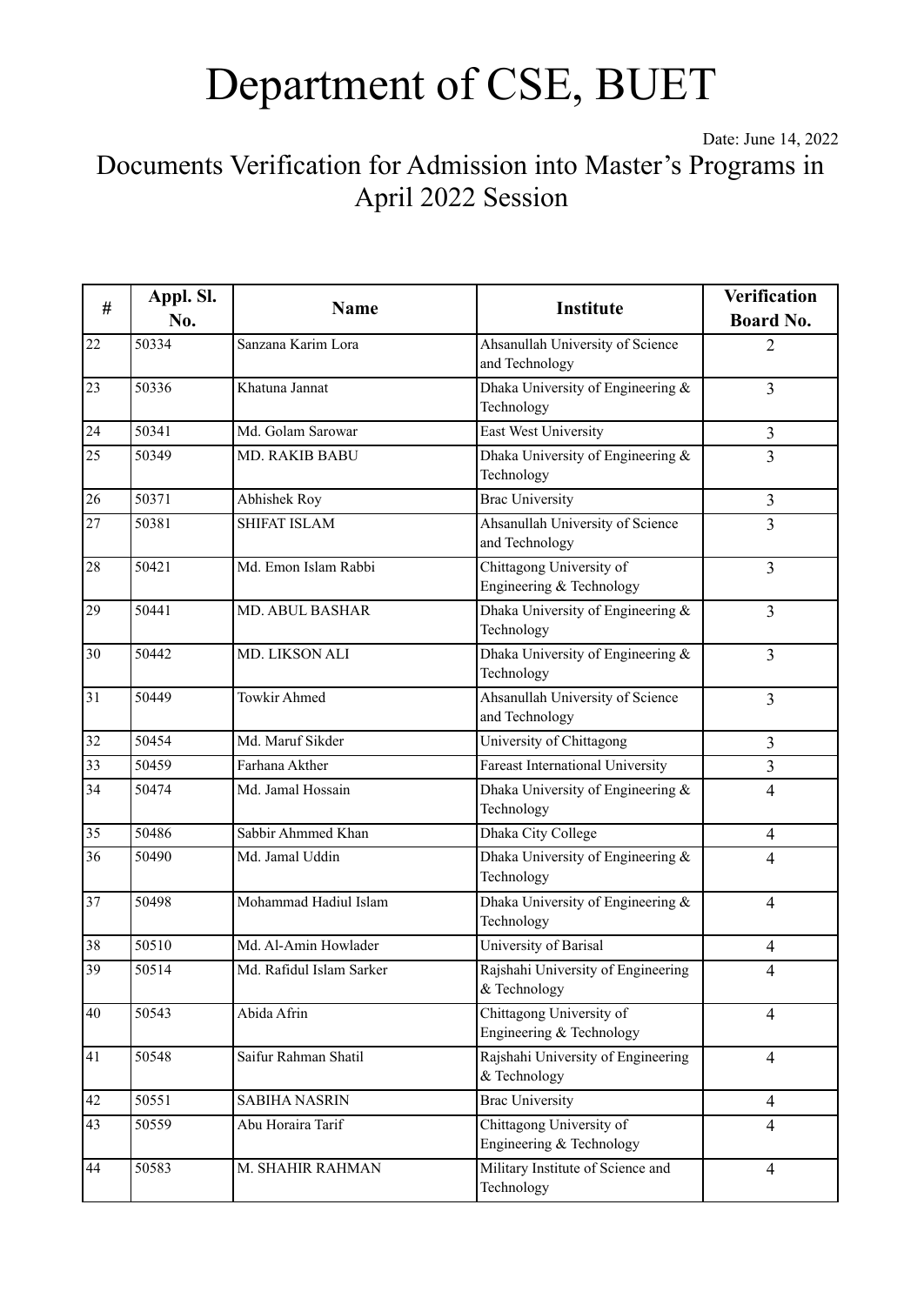Date: June 14, 2022

Documents Verification for Admission into Master's Programs in April 2022 Session

| $\#$            | Appl. Sl.<br>No. | <b>Name</b>              | Institute                                              | <b>Verification</b><br><b>Board No.</b> |
|-----------------|------------------|--------------------------|--------------------------------------------------------|-----------------------------------------|
| 45              | 50584            | Mir Sayeed Mohammad      | Bangladesh University of<br>Engineering and Technology | 5                                       |
| 46              | 50620            | Asadullah Pranto         | <b>Sylhet Engineering College</b>                      | 5                                       |
| 47              | 50635            | Tanjina Oriana           | Khulna University of Engineering &<br>Technology       | 5                                       |
| 48              | 50642            | Md. Palash Miah          | Daffodil International University                      | 5                                       |
| 49              | 50654            | <b>MAHMUDUL HASAN</b>    | <b>Dhaka University</b>                                | 5                                       |
| 50              | 50658            | Md. Mahmudul Hasan       | Chittagong University of<br>Engineering & Technology   | 5                                       |
| 51              | 50659            | MD. Mehedi Hassan        | North East University Bangladesh                       | 5                                       |
| 52              | 50674            | Sumaiya Kashmin Zim      | Military Institute of Science and<br>Technology        | 5                                       |
| 53              | 50675            | <b>SYED TANGIM PASHA</b> | Daffodil International University                      | $\mathfrak s$                           |
| 54              | 50682            | DIGONTO KUMAR SARKER     | Dhaka University of Engineering &<br>Technology        | 5                                       |
| $\overline{55}$ | 50684            | MD MOJAMMAL HOSSAIN      | Dhaka University of Engineering &<br>Technology        | $\overline{5}$                          |
| 56              | 50687            | Rafi Khandoker           | <b>Brac University</b>                                 | 6                                       |
| 57              | 50714            | <b>Istiak Ahmed</b>      | Ahsanullah University of Science<br>and Technology     | 6                                       |
| 58              | 50732            | Anjum Rashid             | Jahangirnagar University                               | 6                                       |
| 59              | 50756            | Mahir Ashraf Emad        | Islamic University of Technology                       | 6                                       |
| 60              | 50760            | Md. Sharzul Mostafa      | Khulna University of Engineering &<br>Technology       | 6                                       |
| 61              | 50761            | Rubaiyat Sharmin         | Dhaka City College                                     | 6                                       |
| 62              | 50798            | Jadir Ibna Hasan         | United International University                        | 6                                       |
| 63              | 50827            | Md. Ashikul Hosen Sagor  | University of Chittagong                               | 6                                       |
| 64              | 50832            | Shawon Kumar Saha        | Rajshahi University of Engineering<br>& Technology     | 6                                       |
| 65              | 50835            | S.M.Mynul Karim          | <b>Brac University</b>                                 | 6                                       |
| 66              | 50904            | MD. RAKIBUL ISLAM        | Dhaka University of Engineering &<br>Technology        | $\overline{7}$                          |
| 67              | 50905            | Ashek Seum               | Ahsanullah University of Science<br>and Technology     | $\overline{7}$                          |
| 68              | 50961            | Mohammad Masudur Rahman  | United International University                        | $\overline{7}$                          |
| 69              | 50985            | Efat Tasnim              | University Of Science & Technology<br>Chattogram       | $\overline{7}$                          |
| $70\,$          | 50998            | Tawhid Ahmed             | Noakhali Science & Technology<br>University            | $\overline{7}$                          |